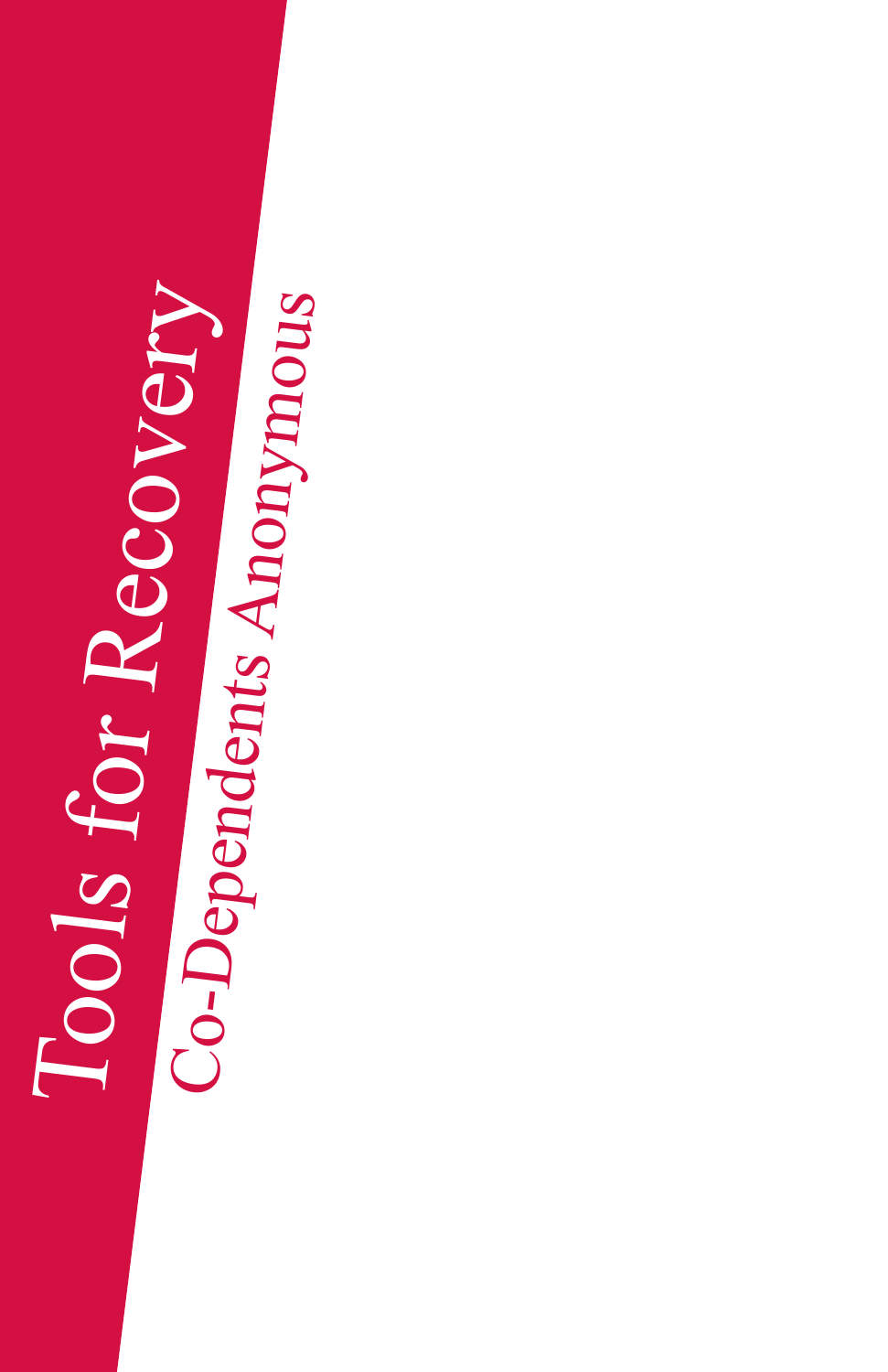**Co-DEPENDENTS ANONYMOUS**

# **TOOLS FOR RECOVERY**

April 2018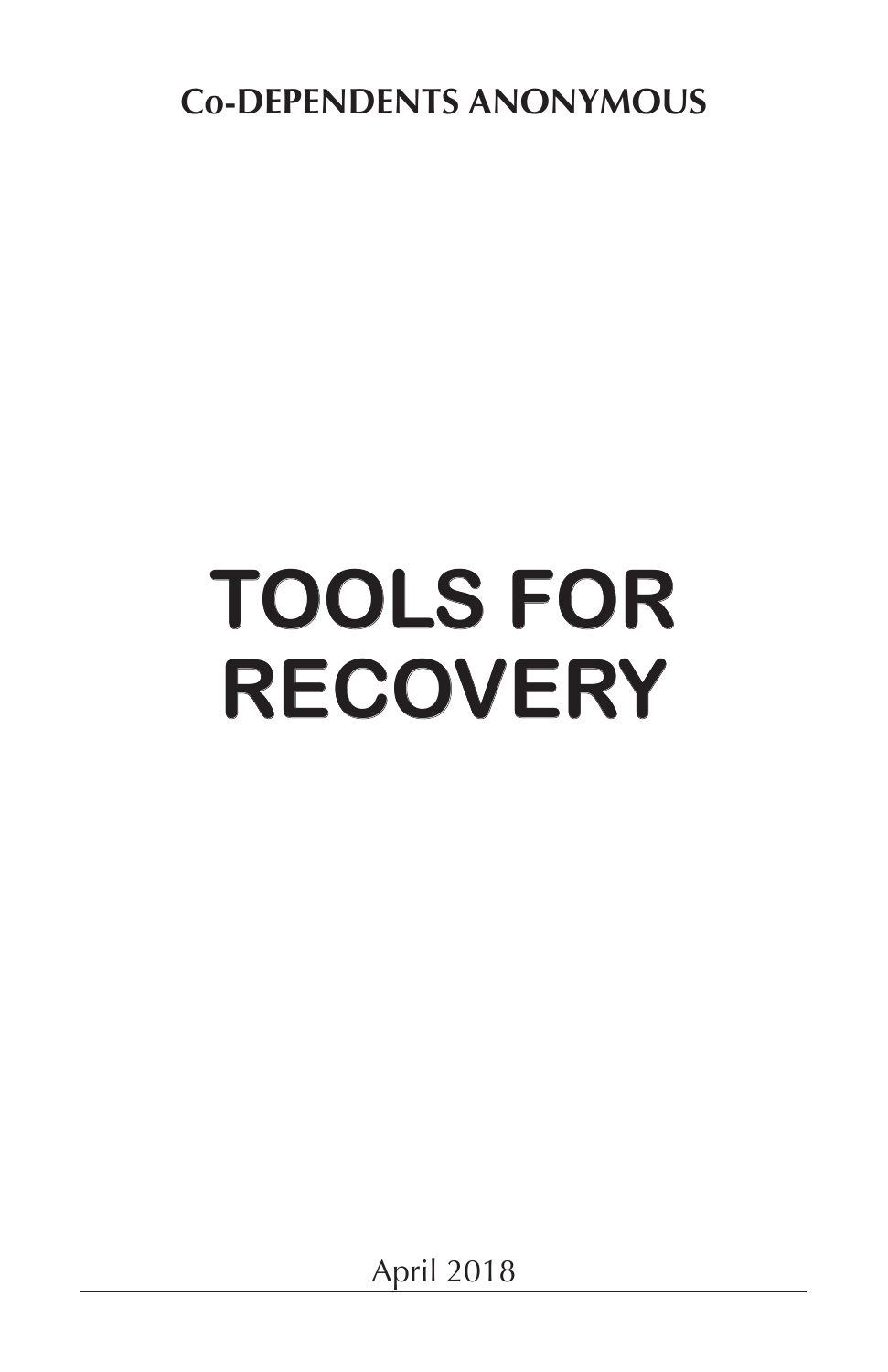For more information about CoDA: **www.coda.org info@coda.org Co-Dependents Anonymous, Inc. P.O. Box 33577 Phoenix, AZ 85067-3577, USA Phone: +1 602-277-7991 Toll Free: +1 888-444-2359 Spanish Toll Free: +1 888-444-2379**

This is CoDA Conference endorsed literature Copyright© 2005-2011 All Rights Reserved. This publication may not be reproduced or photocopied without written permission of Co-Dependents Anonymous, Inc.

> For additional copies: **www.corepublications.org CoRe Publications Inc. P.O. Box 1004 Denver, NC 28037-1004, USA Phone: +1 704-483-3038 Fax: +1 704-483-3088 info@corepublications.org**

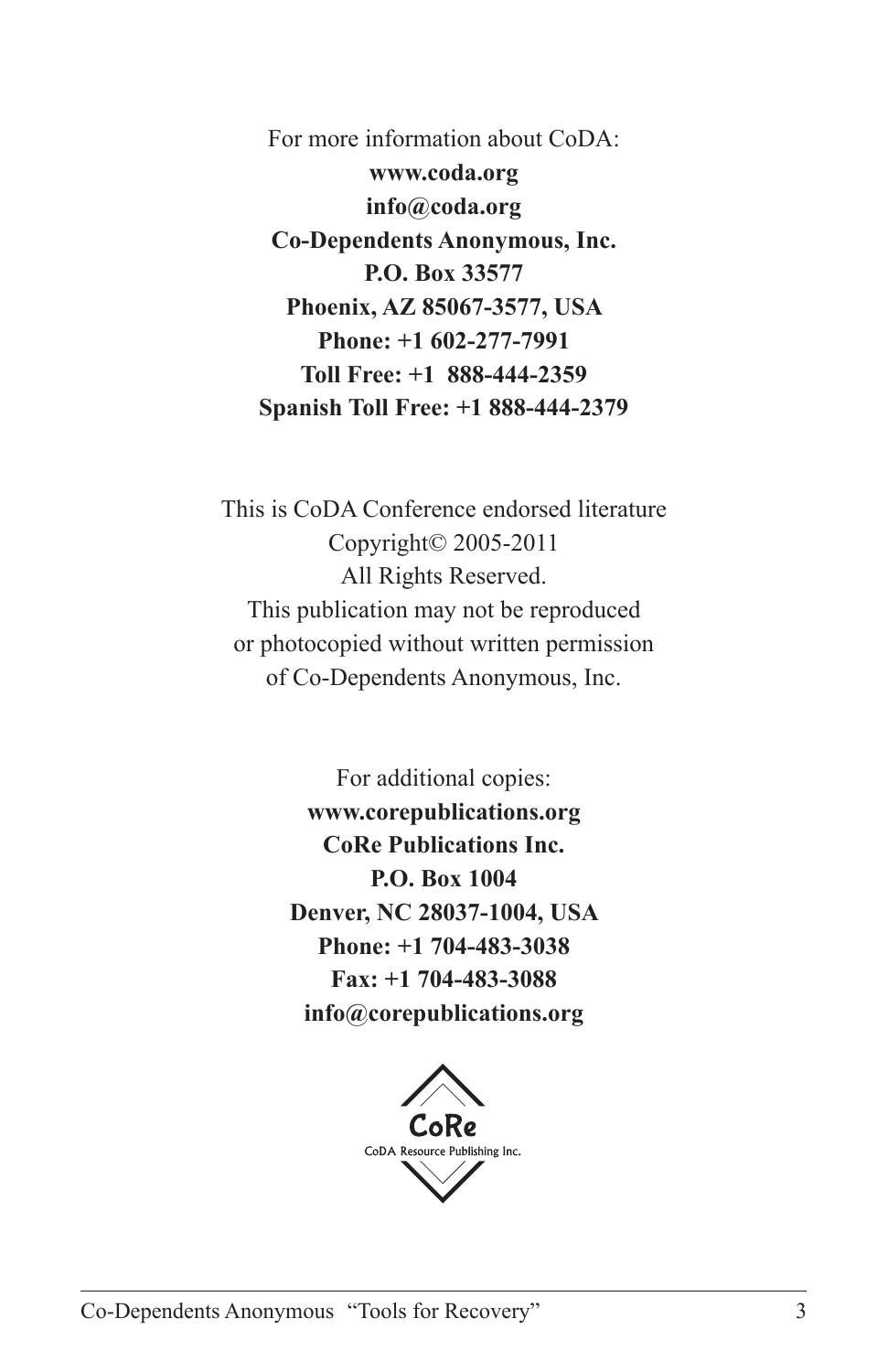### **CO-DEPENDENTS ANONYMOUS TOOLS FOR RECOVERY©**

### **Table of Contents**

| THE TWELVE STEPS OF CO-DEPENDENTS ANONYMOUS 21      |  |
|-----------------------------------------------------|--|
| THE TWELVE TRADITIONS OF CO-DEPENDENTS ANONYMOUS 22 |  |
| The Preamble & Twelve Promises of                   |  |
|                                                     |  |